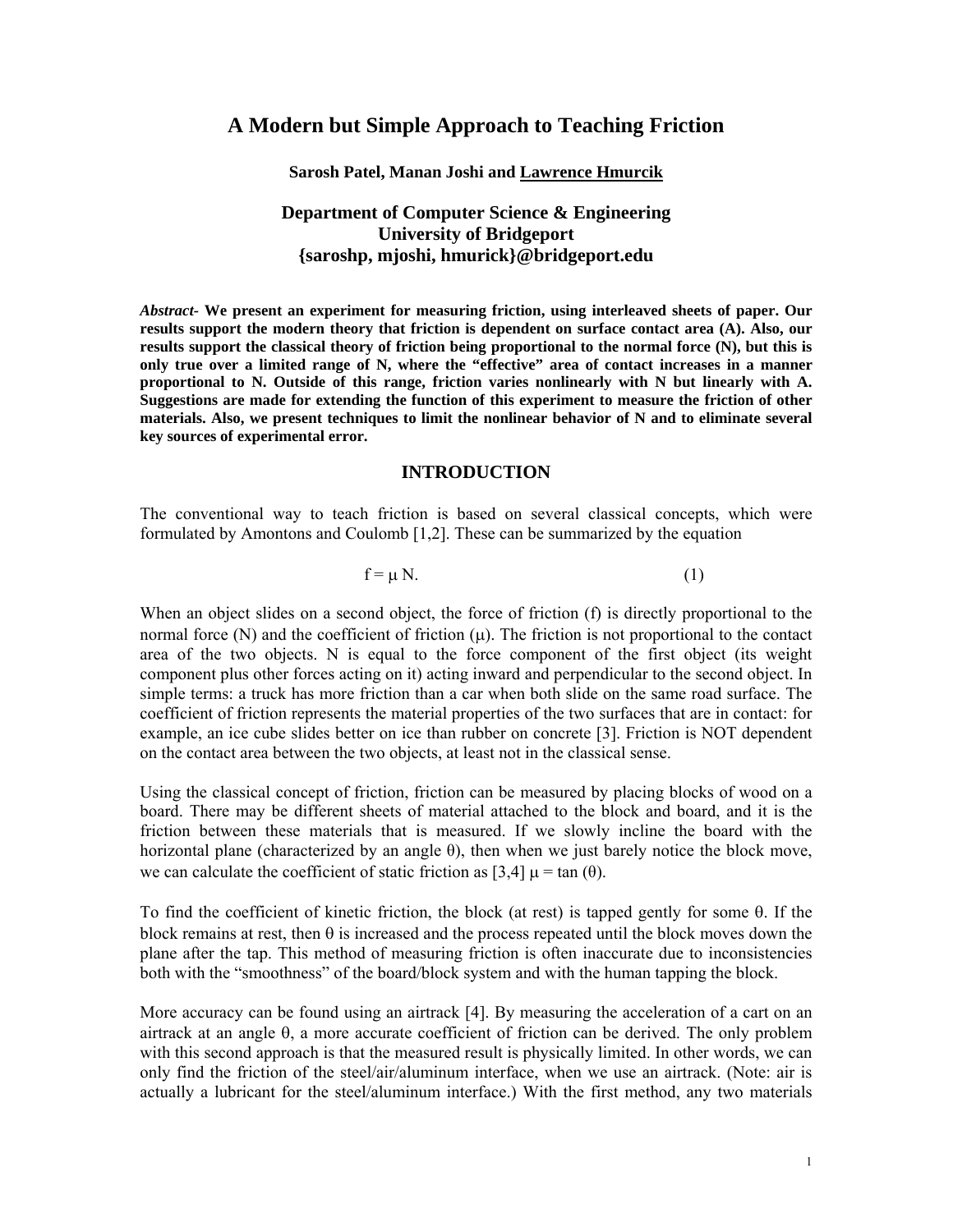can be attached to the wooden block/plane in order to measure the friction between them. Therefore, although the airtrack can measure friction more accurately, its results are of limited applicability. But both methods measure friction in a classical sense.

A third method for measuring friction is to place a block on a horizontal surface, attach a string, and run the string over a pulley to a mass that will use gravity to pull the block. The weight of this mass represents f, while the weight of the block is N. If f is too small, the block will not move. As f is increased, a point is reached where the block just begins to slide, and  $\mu$  (for static friction) can be found from (1). Similar to the first case, the coefficients of various materials can be measured if they are attached to the block and sliding surface.

Modern Tribology teaches that friction is NOT directly a function of N. Rather, it is proportional to the effective contact area Aeff which represents the summation of all of the microscopic contacts between the molecules at the contact surface of the two objects  $[5,6,7,8]$ . A<sub>eff</sub> is directly proportional (i) to the geometrical contact area A between the two objects as well as to (ii) the degree of surface-to-surface bonding. The first condition tells us that A<sub>eff</sub> increases with an increase in contact area. The second condition says that  $A<sub>eff</sub>$  increases with an increase in pressure (P) at the contact surface. With these new concepts, we can re-write (1) as

$$
f = \mu AF(P) \tag{2}
$$

F(P) is a function of the pressure between the two contacting surfaces. It may be linear or nonlinear. If we assume it is linear, then we can let  $F(P)=P$ , where we assume that friction is zero for no applied pressure, and this gives [9,10]

$$
f = \mu AP.
$$
 (3)

If A is held constant, then f is proportional to P and  $P = N/A$ , so that friction is proportional to the normal force, as the classical approach states. If  $P$  is held constant (i.e.  $N/A$  is constant), then friction is proportional to A, as modern theory stresses. Let us consider 2 simple examples using (3).

**EXAMPLE 1**: Two blocks of the same mass (and therefore same N) slide on a surface. The second block has twice the contact area as the first. Hence, the average pressure for the first block is (N/A), and for the second it is (N/2A). Using (3), the friction of the first block is  $f = \mu A(N/A)$  $= \mu N$ , and for the second block,  $f = \mu(2A)(N/2A) = \mu N$ . These results would lead one to conclude (wrongly) that the friction is proportional to N and not to A. This is the classical concept embodied in equation (1). As we will show later, these results are invalid if F(P) is not linear in P.

**EXAMPLE 2**: If two blocks have contact areas A and 2A and if they have the same thickness (t) and the same weight density (N/At for the first block and 2N/2At for the second), then for the first block the friction is

 $f = \mu A[t(N/At)] = \mu N$ , and for the second it is  $f = \mu(2A)[t(2N/2At)] = 2\mu N$ . The friction doubles as the contact area doubles providing there is no change in the contact pressure (either N/A or 2N/2A). The number of molecular bonds per area is the same, but the total number of bonds doubles for the larger area. Equation (3) correctly predicts this modern concept.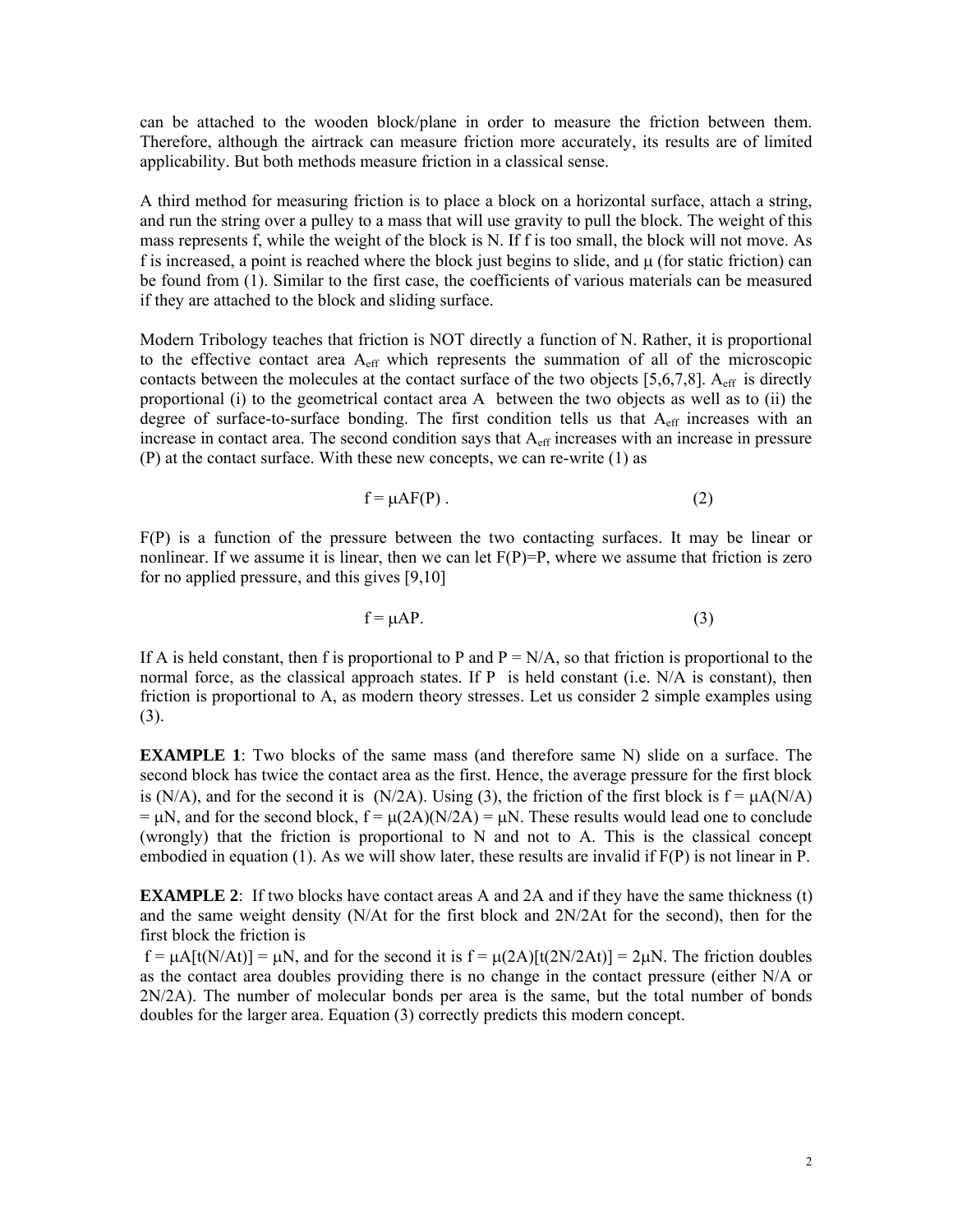### **EXPERIMENTAL ANALYSIS**

To study friction using equations (1) and (3), we took 2 clean pads of paper, with the cardboard backing removed. Each sheet was  $21.5$  cm wide (w) by  $28.2$  cm long. The notepads were interleaved. Each sheet of the first pad partially overlapped its corresponding sheet in the second pad: this is similar to a partial shuffle of a deck of cards. The overlap encompassed the full width (21.5 cm) of each sheet and a portion of the length (L, where L is clearly less than 28.2 cm). The free end of the first pad was clamped to the table, and it was not allowed to move. The free end of the second pad had a paper clamp attached, and this was attached to a string which ran over a pulley and down the side of the table to a mass hanger (50 gm). Weights were added to the mass hanger until the two notepads' "grip" slipped. The weight, in this case, is the force of the static friction. The weight of the string and pulley (about 15 gm) is included in our scattering error, which we will discuss later. The geometrical contact area is equal to w multiplied by the length (L), where L is typically between 5 and 15 cm. Since only the second pad moves, we choose the first pad to have  $(n+1)$  sheets and the second pad to have n sheets. In this fashion, there are  $2n$ paper/paper surfaces generating friction.



Figure 1: A plot of friction (in grams, since "g" is scaled out) versus the overlap L [cm] in two notepads of paper. For a given normal force ( $N = 10$ , 25, or 40[gm]), the plot of f vs. L is linear. Values for the yintercept for each line  $f(L=0)$  are extracted and plotted in figure 2. Values of slope for each line are extracted to find the coefficient of friction. See Table 1.

This method of measuring friction has the advantage that the effect of contact area is maximized. Over the interleaved portion of the pads, we placed a weight (N), which is a circular disc 3 cm in diameter. In order for L to be over the interleaved portion of the pads for all cases, L must be greater than 3 cm for all measurements. Typically we choose L greater then 5 cm. The effect of interleaved paper on the friction was to introduce a constant pressure-independent /area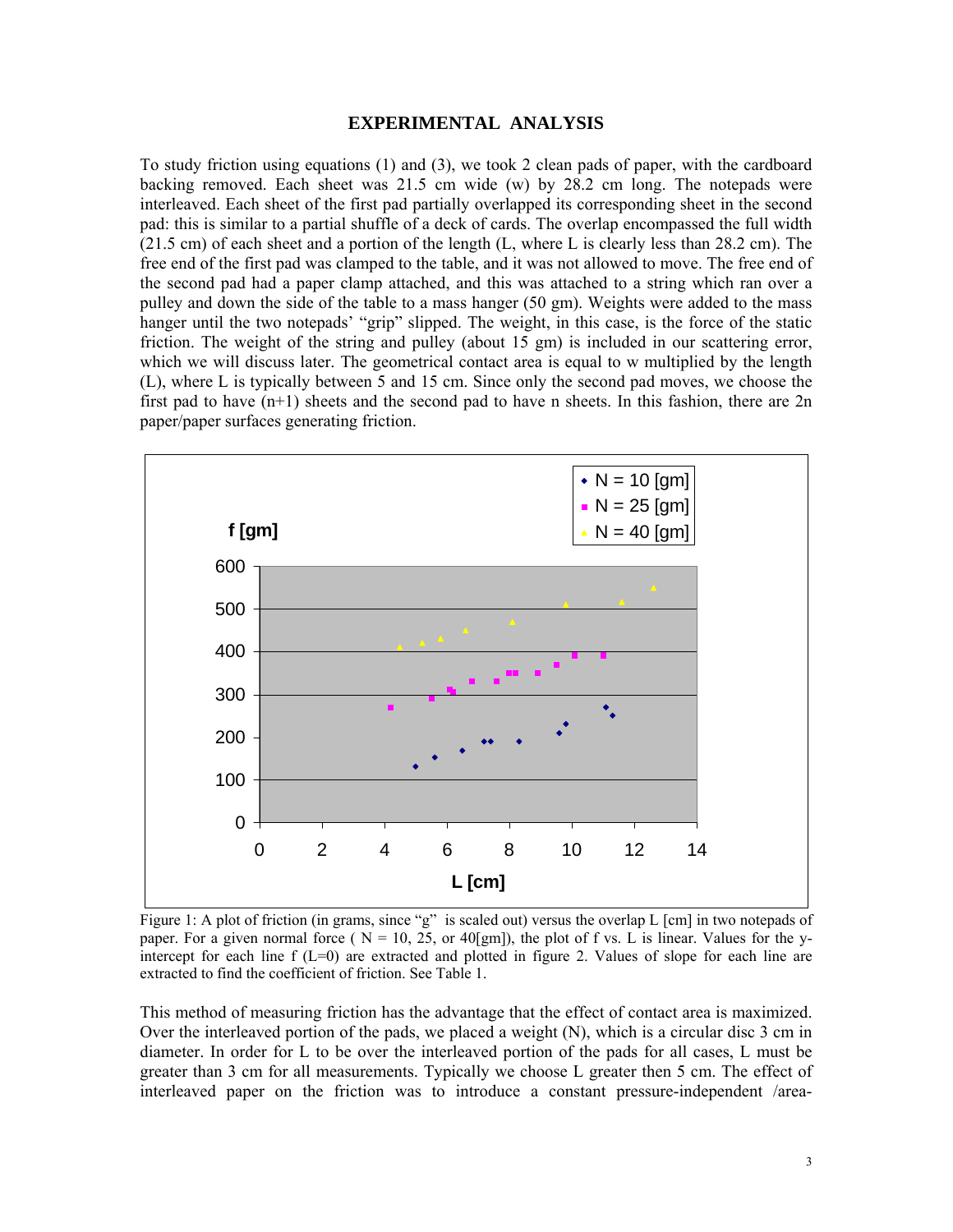dependent term. The effect of the disc (N) was to introduce a pressure-dependent/areaindependent term. These give

$$
f = 2n\mu N + (2n+1) n\mu dL. \tag{4}
$$

The first term in (4) is the classical equation (1) for friction, modified to characterize the 2n surfaces in this experiment. Equation (4) assumes that friction varies linearly with N and L. Our data indicates this to be true in all cases for L and in most cases for N. The variation becomes nonlinear for N large, i.e.  $N \geq 0.5(2n+1)dL$ . In the second term, d is the density of a single sheet of paper, given in mass per length. To obtain d, we measured the weight (actually mass in grams) of several hundred sheets of paper and divided by the number of sheets and also by 28.2 cm. We found  $d = 0.118$  gm/cm. We also calculated the density s in units of mass per area, and  $s = d/w$ . We will use s later. For convenience, f and N were left in units of grams, though they can easily be converted to dynes or Newtons by multiplying by g (the acceleration due to gravity).

The second term in (4) is due to the weight of the paper alone. The factor  $n(2n+1)$  comes about by counting the effect of the weight of the paper at each paper/paper contact: at the first surface, the normal force is caused by a single sheet of paper sitting above it (and fixed to the first pad, which does not move), at the second surface, two sheets of paper constitute the normal force, at the third surface, it is 3 sheets of paper, etc., and at the the last surface 2n sheets of paper are above the contact. The total friction due to the paper is the frictional force of one single sheet (udL) multiplied by the sum of  $1+2+3...+2n = n(2n+1)$ .

We chose  $n = 10$  and  $N = 10$ , 15, 20, 25, 30, 35, 40, 45, and 50 gm. We interleaved the two pads for L approximately 12 to 14 cm. We measured L exactly, and then we added weights to the mass hanger until the pads started to pull apart. We pulled off several weights quickly and stabilized our pads. We measured a new L value, and then began adding weights until once again the pads began to pull apart. The weight at the point where the pads started to pull apart is the static friction, and this was plotted versus L for the various values of N used. See Figure 1. For clarity only, we show plots of f vs. L for  $N = 10$ , 25, and 40 gm, although ALL data in this range showed the same behavior: f vs. L is a straight line variation with the scatter in data indicated. One can estimate the slope, intercept, error, and correlation  $(R<sup>2</sup>)$  of each set if data points using a formal Least Squares analysis [11], or one can simply estimate these parameters from the graphs using a ruler to make approximate measurements. We found a correlation of our data to a linear fit of greater than 95%.

For each straight line plot in figure 1, the y-intercept and slope were found. The slope was constant for changing N (within the scattering error limits), and values of slope vs. N are listed in Table 1. This shows in a strong way that changing N has no effect on the change of friction vs. area, represented by the interleaved paper. Using the average slope listed in Table 1, we find  $\mu$  =  $0.590 \pm 0.070$ .

Values for the y-intercept from figure 1,  $f(L=0)$ , are plotted in figure 2 vs. N. Equation (4) reduces to  $f(L=0) = 2n\mu N$ . Within the scattering error of our data, the y-intercept in figure 2 is 0, i.e.  $f(L=0=N) = 0$ . The slope is  $9.01 = 2n\mu$ , and this gives  $\mu = 0.444$  with an error of 0.07, which corresponds well to the coefficient of friction reported in the literature [3,7]. Note also in figure 2 that f(L=0) is linear in N up to N = 40 gm. Above this point, the variation is nonlinear. For N = 40,  $\mu$ N = 17.5 gm, and for maximum L = 15 cm, Ld = 1.68 gm. Therefore, if the first term in equation (4) is much larger than the second term (approximately 10 to 1), the friction depends on N in a nonlinear fashion.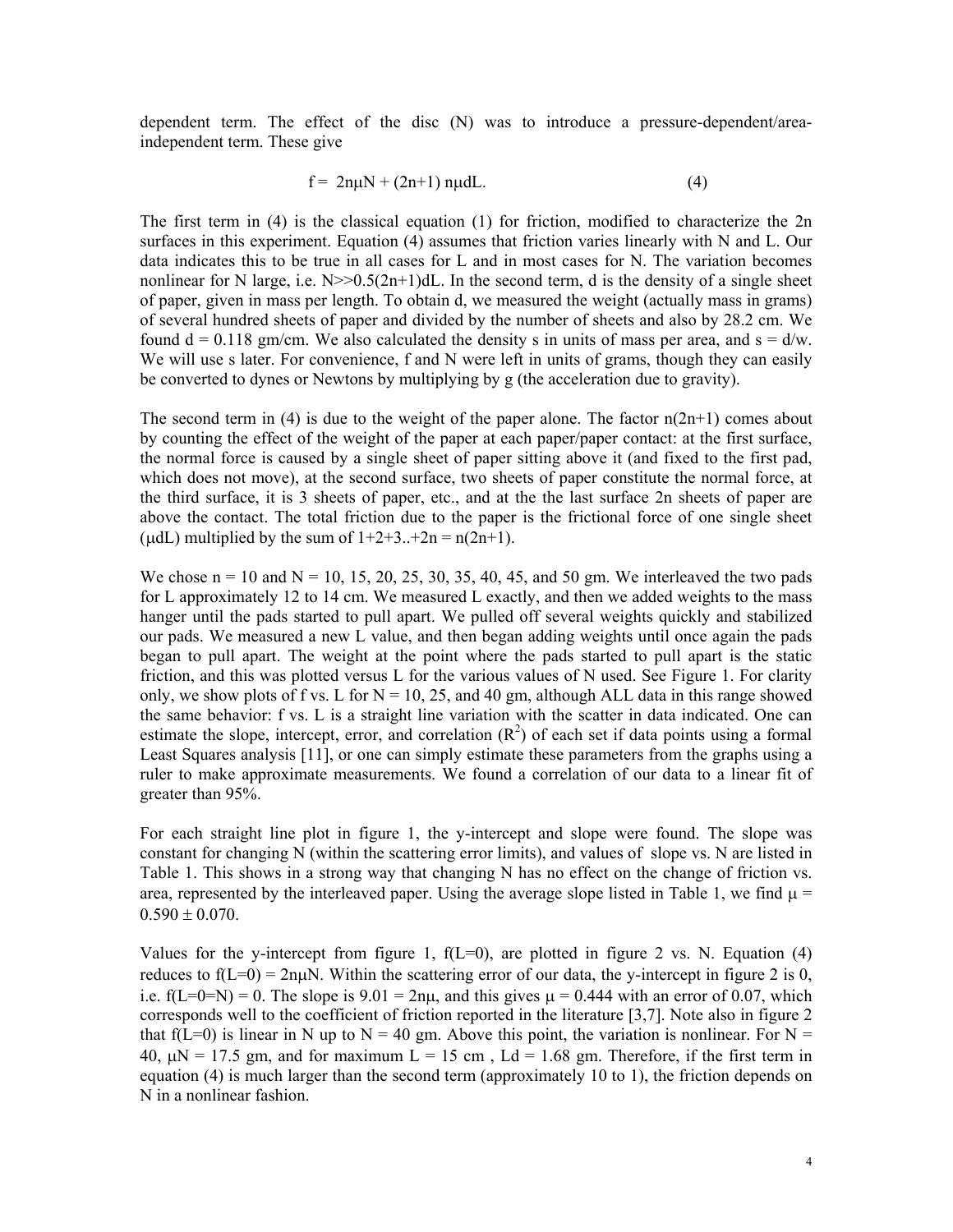# **Table 1**

By finding the slope of the straight line F vs. L for a constant N and by using equation 4, we come up with coefficient of friction.

| $N$ [gm] | μ     |
|----------|-------|
| 10       | 0.593 |
| 15       | 0.636 |
| 20       | 0.593 |
| 25       | 0.597 |
| 30       | 0.650 |
| 35       | 0.566 |
| 40       | 0.551 |
| 45       | 0.565 |
| 50       | 0.571 |
|          |       |
| Average  | 0.590 |



Figure 2: Values of the friction between two pads of paper for no overlap (L=0) of the two pads is plotted versus N. The graph shows a linear relationship, except for N>40[gm]. The slope of the linear portion of this line yields a coefficient of friction.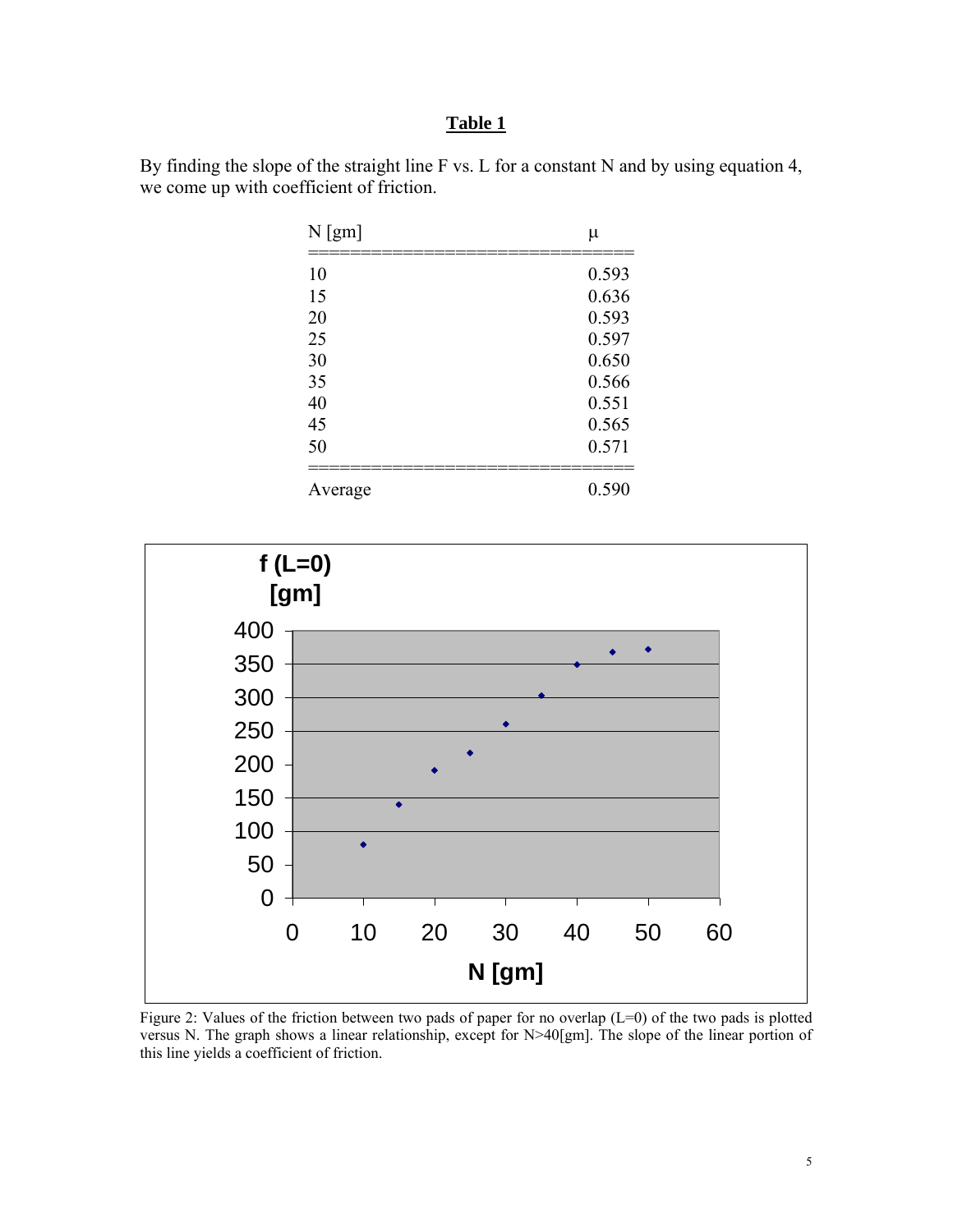The area dependence of the friction on interleaved paper gives us  $\mu = 0.590 \pm 0.070$ . The changing normal force gives  $\mu = 0.444 \pm 0.070$ . The two values are approximately equal, with a 28% difference. The error (0.07) is based on a one-sigma scattering. Using a 2-sigma or 3 sigma scatter to define error would make the ranges of these two values of μ overlap in an unambiguous fashion. Thus, it is fair to say that  $\mu$  is a constant in equation (4), providing we use a 2-sigma or 3-sigma error range to characterize μ. Nevertheless, there remains a 28% difference between values of the coefficient of friction found by varying the area and by varying the normal force.

To explore further, consider  $\mu$  to be a function of N. We re-write equation (4) as

$$
F = \mu(1) [2nN+n(2n+1)sa] + \mu(2) [n(2n+1) (dL-sa)],
$$
\n(5)

where  $\mu(1)$  is the coefficient of friction describing the paper surfaces immediately below the disc N, and  $\mu(2)$  is the coefficient describing the paper surfaces surrounding the disc. For the experimental data reported,  $dL \geq 8a$ , and  $2N \geq (2n+1)sa$ , so that equation (5) reduces to (4). Except that two different parameters  $(\mu(1)$  and  $\mu(2))$  are used to fit the variation of friction with area and normal force [9,10].

The dependence of  $\mu$  on N is due to forces of adhesion between the surfaces in contact [12,13]. In general, if the surfaces are smooth, then the addition of a normal force produces an elastic deformation in the surface bonds. Friction varies linearly with N, and μ is constant. However, if N gets too large, a point is reached where plastic deformation occurs and

$$
Log(\mu) = Klog(N) + c,
$$
\n(6)

where K and c are constants, and in most cases,  $K=-1/3$ . Our two values  $\mu(1)$  and  $\mu(2)$  are consistent with the behavior exhibited in (6). Since we do not have more than these two data points, we will not analyze (6) further. Rather, we merely cite the fact that N changes  $\mu$  in a nonlinear way, and that increasing N tends to decrease μ.

There is one more factor affecting the quality of our data. We supplied a normal force (N) by using a disk. This produces an abrupt change in the boundary between paper with and without N above it. We performed this experiment again. Instead of a disk, we used a wooden ruler for N. This was placed over the entire width of the interleaved paper and extended an inch or two beyond. The mass of the ruler was recorded. Equal weights were attached to each end of the ruler in order to increase N.

The results of this new experiment were striking. Our data scatter decreased as our correlation  $(R<sup>2</sup>)$  went from 95% to 97% (or more). The nonlinear behavior of N disappeared (up to N = 235gm). The difference between  $\mu(1)$  and  $\mu(2)$  was decreased significantly. We found

$$
\mu(1) = 0.571 \pm 0.010,
$$

and

$$
\mu(2) = 0.621 \pm 0.018
$$

The percent difference is 8%, a large improvement over the previous results.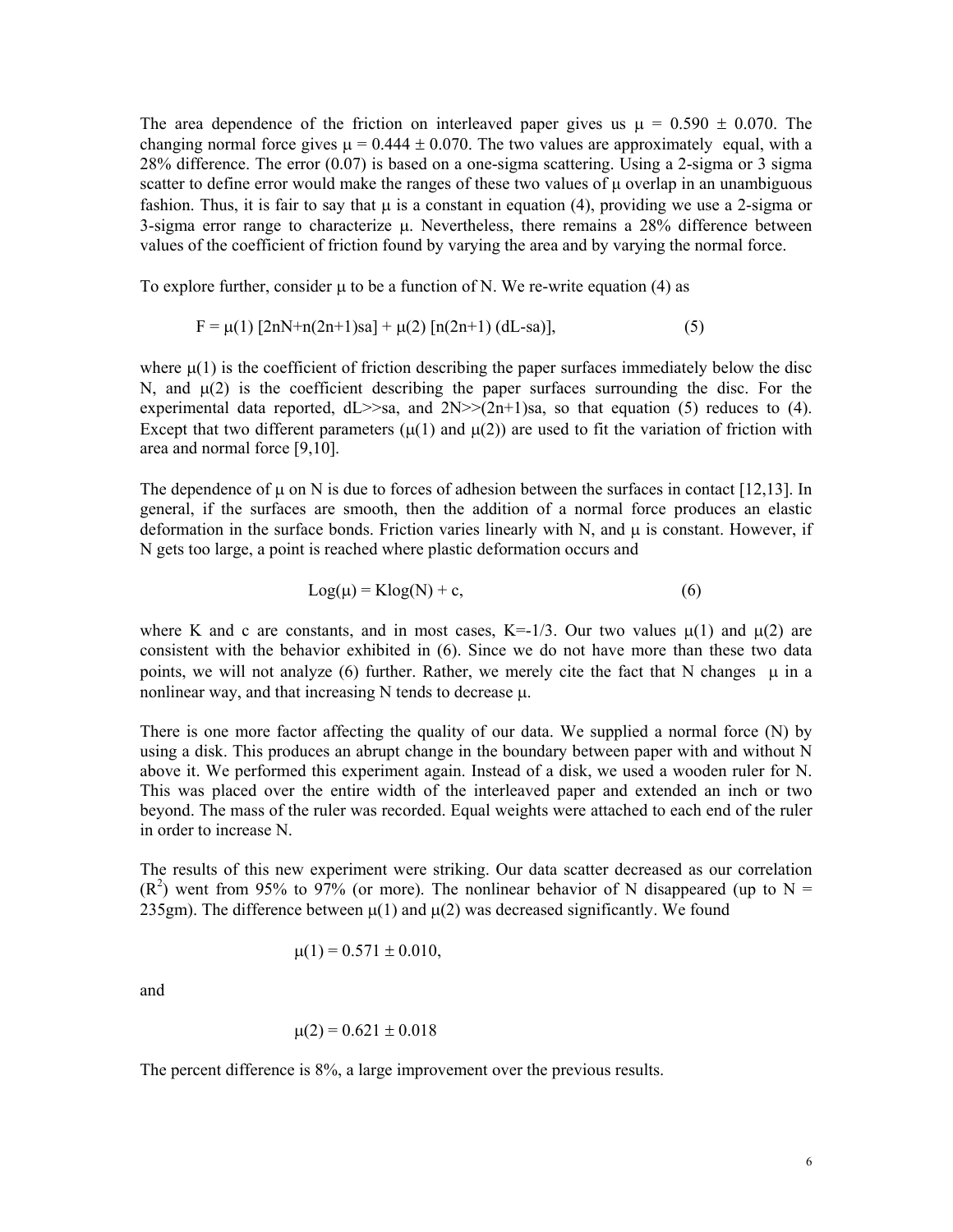#### **CONCLUSION**

We measured the frictional force between sheets of paper interleaved so as to maximize the effect of area. We found the friction to be linearly dependent on area in all of the cases studied. The friction is also linearly dependent on the external normal force N applied to the paper, but only for low values of N. The addition of the normal force strengthens the binding force between the molecular bonds that already exist at the paper/paper interfaces. However, if N becomes too large, the degree of binding saturates and does not increase appreciably with increasing N, or to put it another way, the value of the coefficient of friction decreases with increasing N. Nonlinear effects due to N can be eliminated by the careful choice of how N is applied.

We tried several other variations on this experiment. We changed n and w. The effect of changing w does not alter the behavior of the frictional forces already described nor does changing the number of sheets of paper used. However, if n is too large, the experiment can suffer from several sources of error. With n=50, we found the monotony of interleaving the sheets of paper tended to increase the human error. Also, with n=40 or 50, weights of several kg were required to supply the frictional force. In many case, this caused strings to break or clamps to come loose. By keeping n below 20, both of these sources of error were kept low, while maximizing the area dependence of friction.

One other problem is the build up of static electricity. After interleaving our notepads several times and pulling them apart, we noticed a build up of charge. When you lift up the top sheet of one notepad (before interleaving) the second sheet comes up as well. We avoided this problem by using new paper for each interleave. This required 200 (or more) sheets of paper for the full experiment. However, since the paper is not destroyed in the course of the experiment, there is no waste.

Other improvements on this experiment include efforts to study friction as a function of velocity and to study other material interfaces. A computerized test setup has been shown to be practical, accurate, and convenient [13], though it does depart from the simplicity of the experimental setup described here. Our present efforts are to keep the simplicity of the experiment intact while using computer control to reduce the effects of drudgery.

## **REFERENCES**

[1] G.Amontons, "De la resistance caus'ee dans les machines," Memories de l', Acadmie Royale A, 257-282 (1699).

[2] C.A.Coulomb, "Recherches sur la meilleure maniere de fabriquer les aigulles aimantes," Memoires Mathematical Physic IX, 166-342 (1780).

[3] R.A. Serway, Physics for Scientists and Engineers, 4<sup>th</sup> ed., 126, Saunders (Philadelphia) 1996.

[4] Dean Edmonds, Experiments in College Physics, D.C. Heath (Lexington, MA) 1983.

[5] Bharat Bhusan editor, Handbood of Micro/Nano Tribology, CRC Press (New York) 1995.

[6] D. Dowson, History of Tribology, Longman Press (New York) 1979.

[7] B. N. J. Persson and E. Tosatti editors, Physics of Sliding Friction, Kluwer Academic Publishers (Boston) 1995.

[8] I. L. Singer and H. M. Pollack editors, Fundamentals of Friction: Macroscopic and Microscopic Processes, Kluwer Academic Publishers (Boston) 1992.

[9] B.V. Derjaguin, " Mechanical Properties of the Boundary Lubrication Layer," Wear Vol 128, 19 (1988).

[10] B. J. Briscoe and D. C. Evans, "The shear properties of Langmuir Blodgett Layers," Proc. Royal Soc. London A380, 389 (1982) .